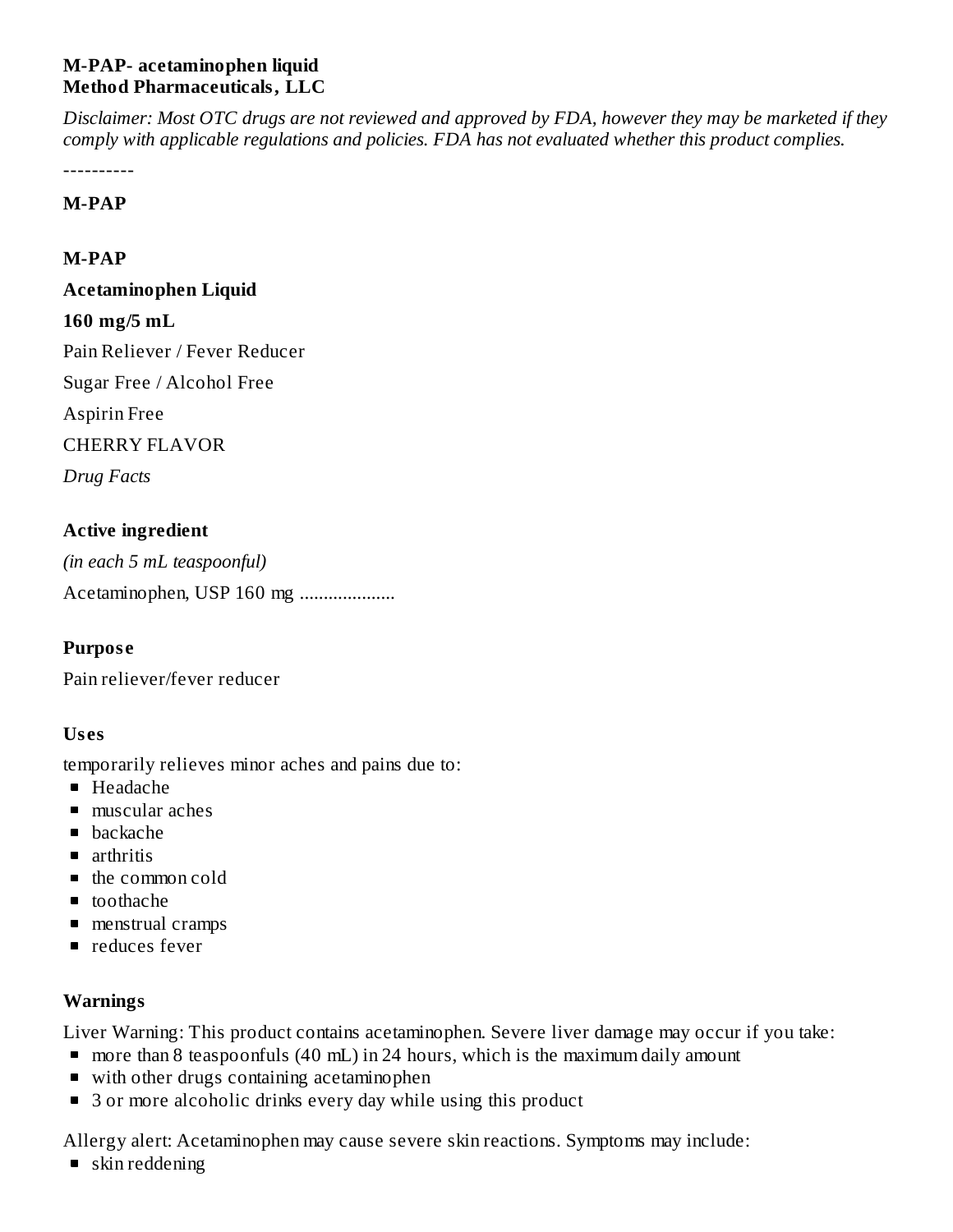- **De** blisters
- $\blacksquare$  rash

If a skin reaction occurs, stop use and seek medical help right away.

# **Ask a doctor before us e**

if you have health issues especially liver disease.

# **Ask a doctor or pharmacist before us e**

if you are taking other drugs, including the blood thinner warfarin.

# **Do not us e**

with any other drug containing acetaminophen (prescription or nonprescription). If you are not sure whether a drug contains acetaminophen, ask a doctor or pharmacist.

- **for more than 10 days for pain unless directed by a doctor**
- **for more than 3 days for fever unless directed by a doctor**
- **If you are allergic to acetaminophen or any of the inactive ingredients in this product.**

# **Stop us e and ask a doctor if**

- new symptoms occur such as rash, hives, itching or hoarseness
- **•** redness or swelling is present
- **pain gets worse or lasts for more than 10 days**
- fever gets worse or lasts for more than 3 days
- symptoms do not improve

These could be signs of a serious condition.

# **If pregnant or breast-feeding,**

ask a health professional before use.

# **Keep out of reach of children.**

In case of overdose, get medical help or contact a Poison Control Center right away. Prompt medical attention is critical even if you do not notice any signs or symptoms.

# **Directions**

Do not exceed recommended dosage.

Overdose Warnings: Taking more than the recommended dose (overdose) can cause serious health problems, including liver damage.

do adults and children 12 years of age and older: take 2 teaspoonfuls (10 mL) every 6 hours; do not exceed

8 teaspoonfuls (40 mL) in 24 hours

children under 12 years of age: Under the direct guidance of a licensed professional, doctor, or pharmacist.

# *Other Information*

If dispensed, dispense in a tight, light resistant container with a child-resistant cap.

Store at 20°C to 25°C (68°F to 77°F), excursions permitted between 15°C and 30°C (between 59°F and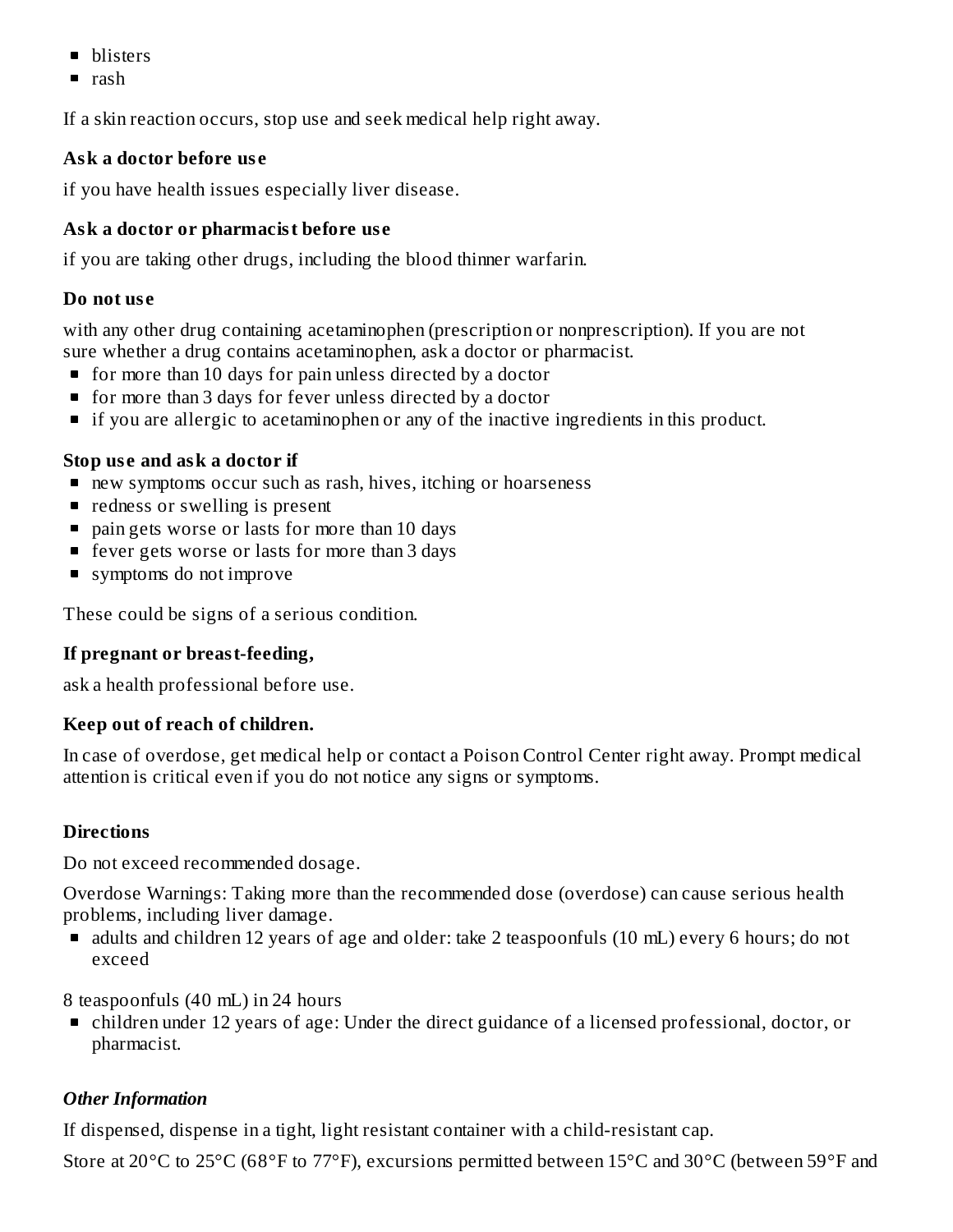86°F)

#### *Inactive Ingredients*

Bitter Mask, Cherry Flavor, Citric Acid, FD&C Red No. 40, Glycerin, Polyethylene Glycol, Purified Water, Sodium Benzoate, Sodium Citrate Dihydrate, Sodium Saccharin, Sorbitol.

#### *Questions?*

1-877-250-3427 M-F (8 a.m. to 5 p.m. CST), or directly to Medwatch at 1-800-332-1088.

Serious side effects associated with use of this product may be reported to this number.

See New Warnings Information

Tamper evident by foil seal under cap.

Do not use if foil seal is broken or missing.

*Disclaimer*: Most OTC drugs are not reviewed and approved by FDA, however they may be marketed if they comply with applicable regulations and policies. FDA has not evaluated whether this product complies.

Distributed by:

Method Pharmaceuticals

Fort Worth, Texas 76118

Rev. 06/19

#### **PRINCIPAL DISPLAY PANEL**

NDC 58657-525-04 M-PAP Acetaminophen Liquid 160 mg/5 mL Cherry Flavor 4 fl. oz. (120 mL)

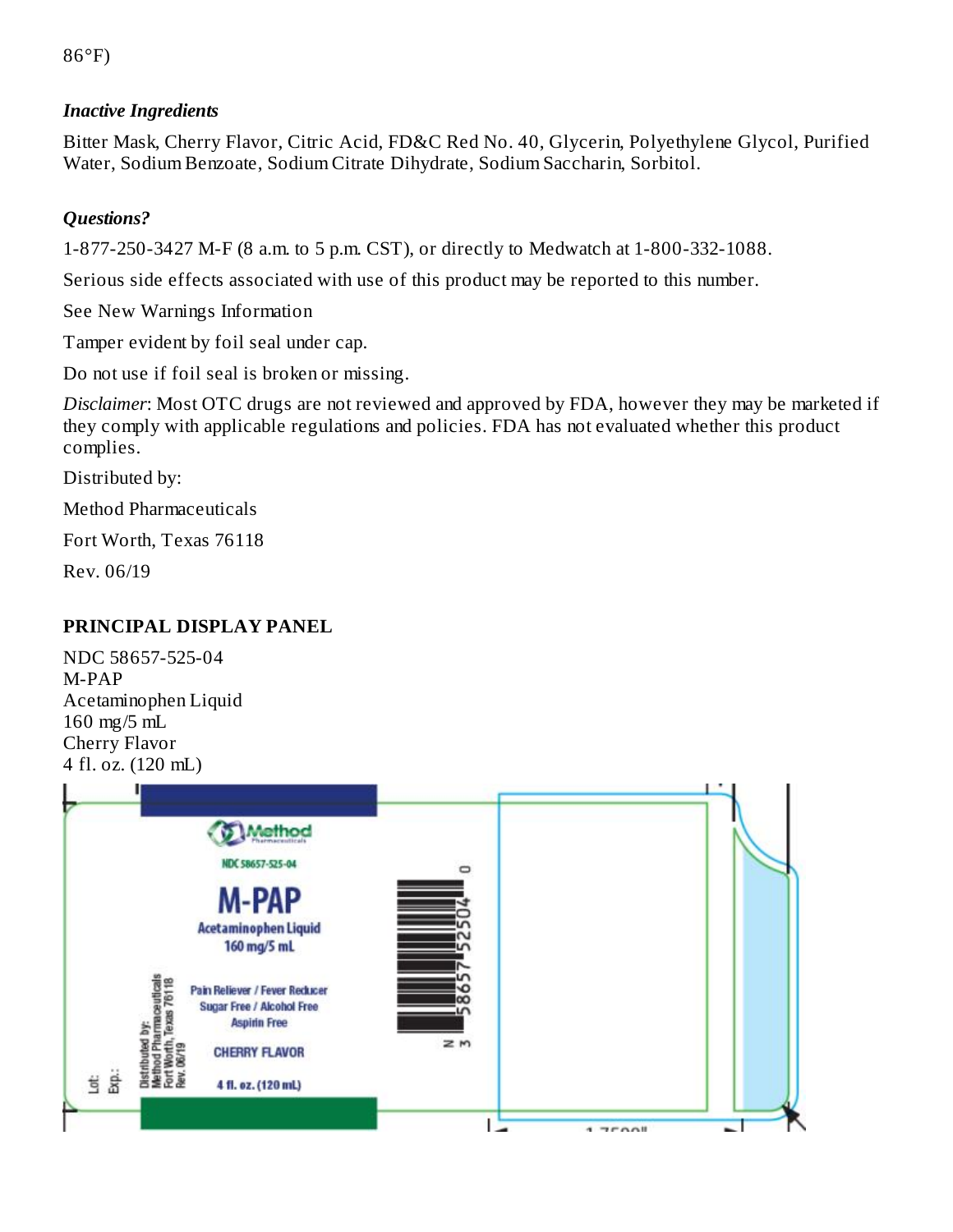#### **PRINCIPAL DISPLAY PANEL**

NDC 58657-525-16 M-PAP Acetaminophen Liquid 160 mg/5 mL Cherry Flavor 16 fl. oz. (473 mL)



| <b>INGLUYE INGLUATIO</b>                     |          |  |  |  |  |  |
|----------------------------------------------|----------|--|--|--|--|--|
| <b>Ingredient Name</b>                       | Strength |  |  |  |  |  |
| CITRIC ACID MONOHYDRATE (UNII: 2968 PHW8 QP) |          |  |  |  |  |  |
| FD&C RED NO. 40 (UNII: WZB9127XOA)           |          |  |  |  |  |  |
| <b>GLYCERIN</b> (UNII: PDC6A3C0OX)           |          |  |  |  |  |  |